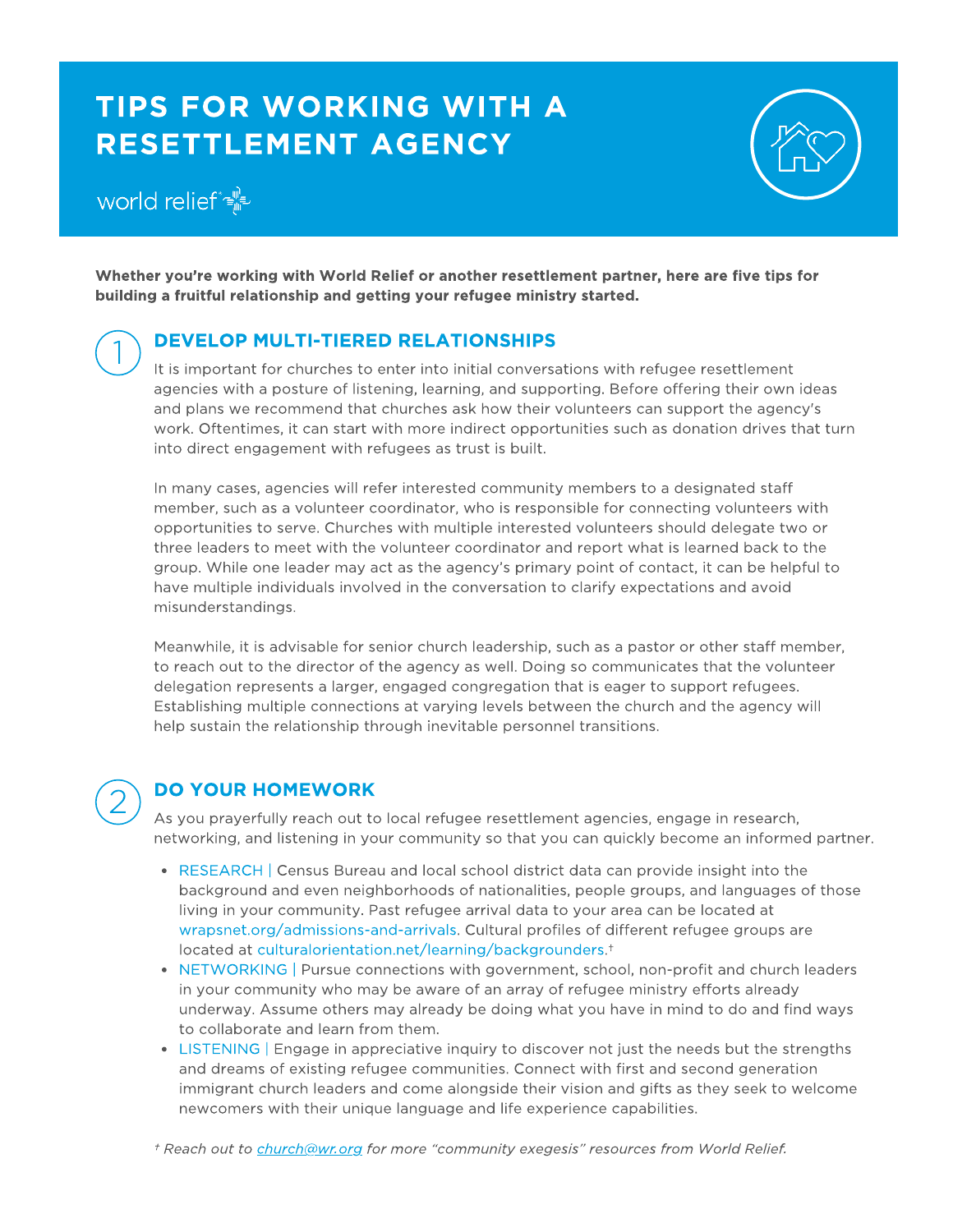As you research, network, and listen with an eye towards the long term, also consider what volunteer opportunities the resettlement agency already has in place and start there, building experience and trust over time.



#### REFLECT ON GIFTS, TALENTS AND CALLINGS

Helping people start new lives in a strange place with a strange language, strange culture and in many cases, few to no belongings or social support network can be daunting. Fortunately, the number of needs is easily matched by the multitude of skills and resources each community has to offer.

Prior to meeting with agency staff, volunteer groups should prayerfully consider how God may be calling their church to respond to refugees' specific needs. Some congregations have members who are skilled in a particular trade, such as construction or automobile repair, and could impart those skills to employment-seeking refugees through workshops. Some may be equipped to provide free or low-cost English classes for adults or tutoring and homework help for school-age refugees. Others may be willing to help refugees become acquainted with their new community by arranging grocery shopping trips.

Each of these provides volunteers the opportunity to engage with refugees on a personal, recurring basis, and may result in ongoing friendship after the service period ends. Over time and as expertise, trust and communication grows between the church and the agency, churches can offer specific, creative ideas of how they might contribute to the resettlement efforts in the community.

"Church health can't be defined by attendance or budgets alone. Rather, by how well our congregation is loving their neighbors and coming alongside the most vulnerable in our community and around the world. As a partner, World Relief has played an important role in equipping and mobilizing our church to step into the lives of the vulnerable both here and around the world."

NATHAN NELSON, MISSIONS PASTOR AT BETHANY COMMUNITY CHURCH



. . . . . . . . . . . . . . . . . .

#### SERVE WITHOUT EXPECTATIONS

At the national level, five of the nine voluntary agencies are affiliated with one or more Christian denominations. Yet at the local level, it is not uncommon for agency staff to suspect that volunteers from churches are more interested in converting refugees rather than befriending and serving them.

Many refugees admitted to the United States come from countries where Christians are actively persecuted and where there is minimal or no local church presence. For followers of Jesus, the opportunity to share one's faith with someone from such a background is incredibly exciting. The State Department in no way prohibits volunteers in the resettlement program from telling refugees that their faith is what motivates them to serve. When appropriate, volunteers may even offer to pray for or with refugees or invite them to visit their church. However, volunteers must be exceedingly careful not to say or do anything to make refugees feel as if they must accept such invitations in order to continue the friendship or receive services. Any attempt or perceived attempt by volunteers to directly or indirectly pressure refugees, including their children, to participate in religious activities is strictly prohibited.